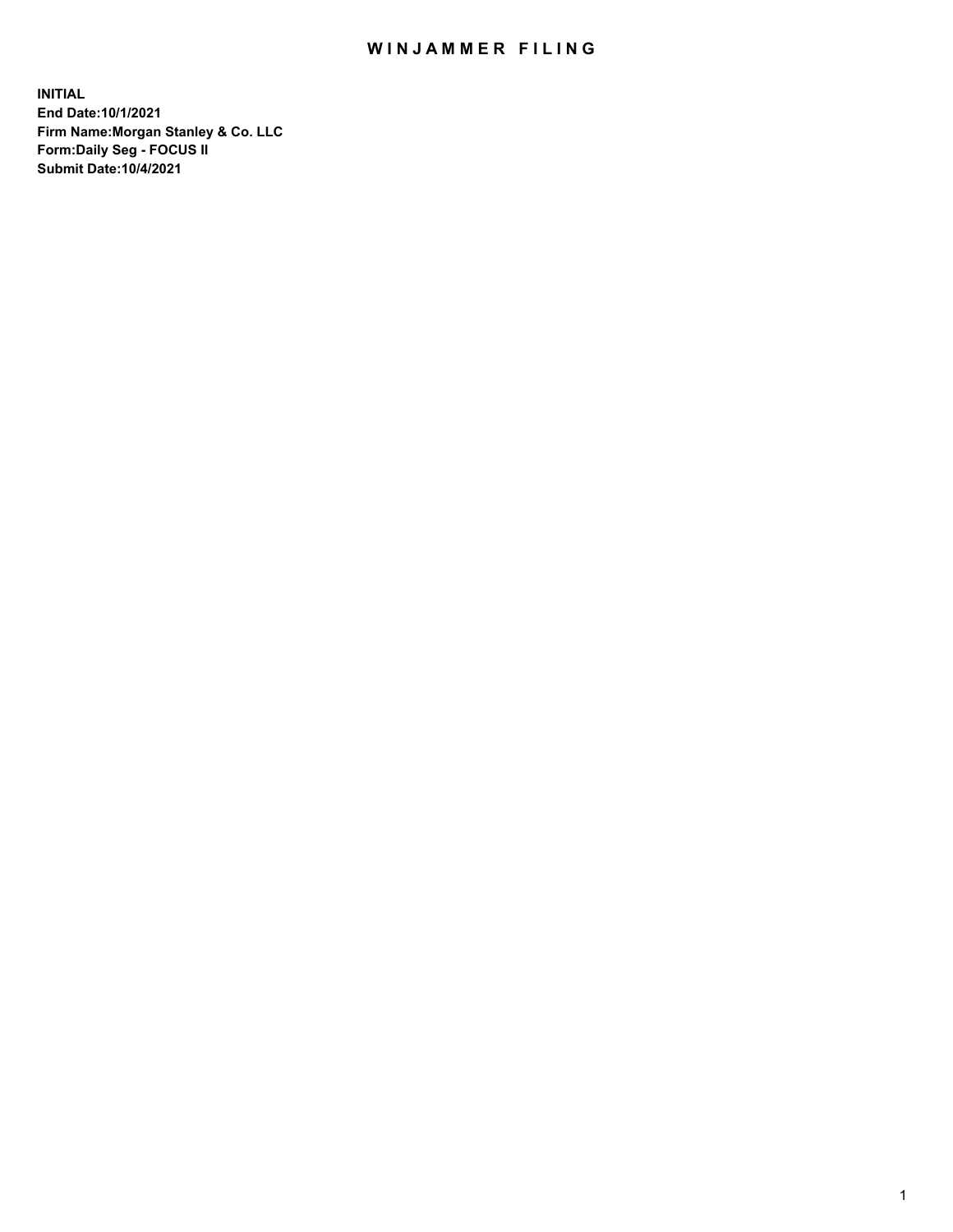**INITIAL End Date:10/1/2021 Firm Name:Morgan Stanley & Co. LLC Form:Daily Seg - FOCUS II Submit Date:10/4/2021 Daily Segregation - Cover Page**

| Name of Company                                                                                                                                                                                                                                                                                                                | <b>Morgan Stanley &amp; Co. LLC</b>                    |
|--------------------------------------------------------------------------------------------------------------------------------------------------------------------------------------------------------------------------------------------------------------------------------------------------------------------------------|--------------------------------------------------------|
| <b>Contact Name</b>                                                                                                                                                                                                                                                                                                            | <b>Ikram Shah</b>                                      |
| <b>Contact Phone Number</b>                                                                                                                                                                                                                                                                                                    | 212-276-0963                                           |
| <b>Contact Email Address</b>                                                                                                                                                                                                                                                                                                   | Ikram.shah@morganstanley.com                           |
| FCM's Customer Segregated Funds Residual Interest Target (choose one):<br>a. Minimum dollar amount: ; or<br>b. Minimum percentage of customer segregated funds required:% ; or<br>c. Dollar amount range between: and; or<br>d. Percentage range of customer segregated funds required between:% and%.                         | 235,000,000<br><u>0</u><br><u>00</u><br>0 Q            |
| FCM's Customer Secured Amount Funds Residual Interest Target (choose one):<br>a. Minimum dollar amount: ; or<br>b. Minimum percentage of customer secured funds required:%; or<br>c. Dollar amount range between: and; or<br>d. Percentage range of customer secured funds required between: % and %.                          | 140,000,000<br><u>0</u><br><u>00</u><br>0 <sub>0</sub> |
| FCM's Cleared Swaps Customer Collateral Residual Interest Target (choose one):<br>a. Minimum dollar amount: ; or<br>b. Minimum percentage of cleared swaps customer collateral required:% ; or<br>c. Dollar amount range between: and; or<br>d. Percentage range of cleared swaps customer collateral required between:% and%. | 92,000,000<br><u>0</u><br><u>00</u><br>0 <sub>0</sub>  |

Attach supporting documents CH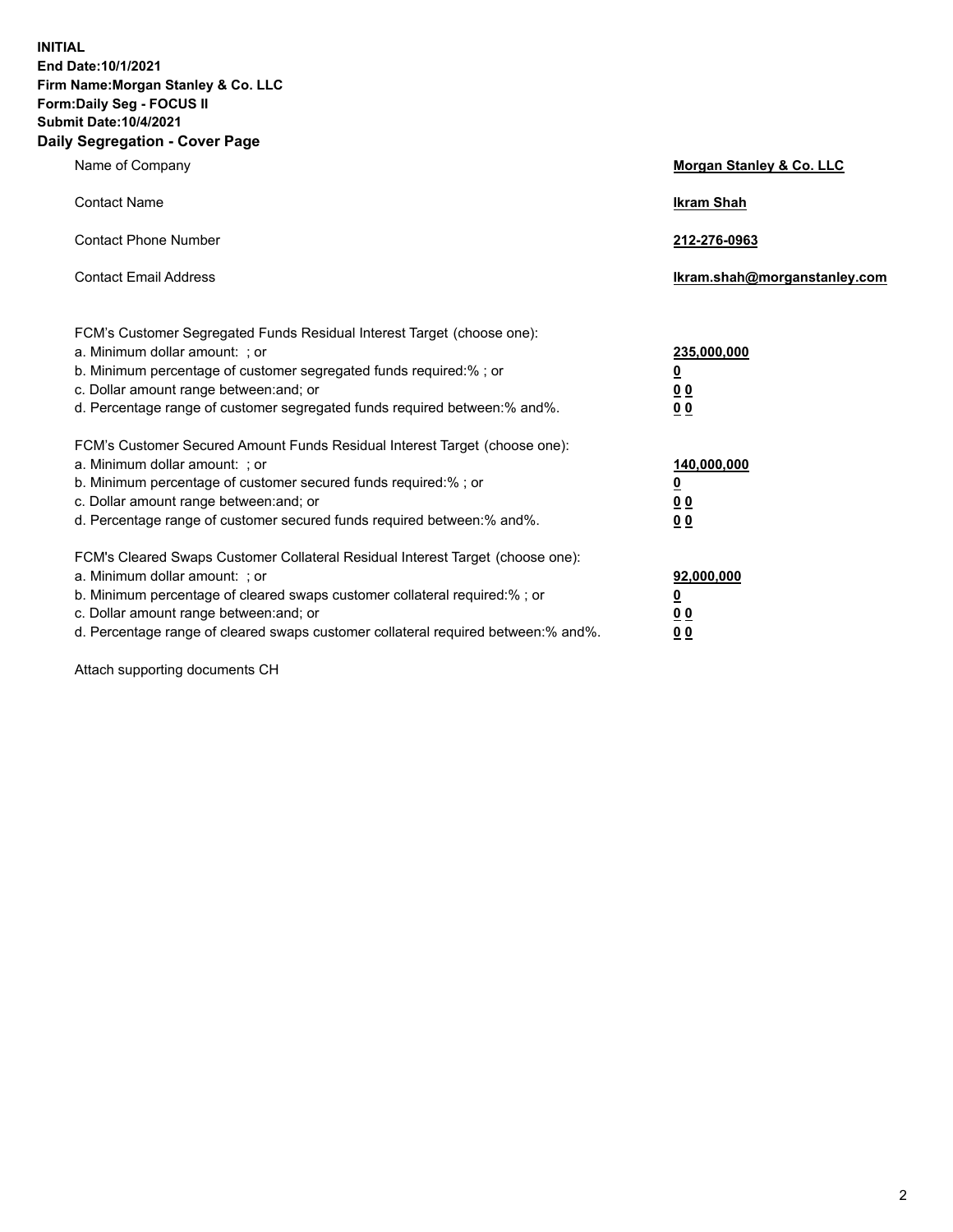## **INITIAL End Date:10/1/2021 Firm Name:Morgan Stanley & Co. LLC Form:Daily Seg - FOCUS II Submit Date:10/4/2021**

**Daily Segregation - Secured Amounts** Foreign Futures and Foreign Options Secured Amounts Amount required to be set aside pursuant to law, rule or regulation of a foreign government or a rule of a self-regulatory organization authorized thereunder 1. Net ledger balance - Foreign Futures and Foreign Option Trading - All Customers A. Cash **5,635,542,701** [7315] B. Securities (at market) **1,943,544,783** [7317] 2. Net unrealized profit (loss) in open futures contracts traded on a foreign board of trade **33,196,942** [7325] 3. Exchange traded options a. Market value of open option contracts purchased on a foreign board of trade **40,966,729** [7335] b. Market value of open contracts granted (sold) on a foreign board of trade **-20,625,600** [7337] 4. Net equity (deficit) (add lines 1. 2. and 3.) **7,632,625,555** [7345] 5. Account liquidating to a deficit and account with a debit balances - gross amount **83,100,512** [7351] Less: amount offset by customer owned securities **-81,692,431** [7352] **1,408,081** 6. Amount required to be set aside as the secured amount - Net Liquidating Equity Method (add lines 4 and 5) 7. Greater of amount required to be set aside pursuant to foreign jurisdiction (above) or line 6. FUNDS DEPOSITED IN SEPARATE REGULATION 30.7 ACCOUNTS 1. Cash in banks A. Banks located in the United States **453,421,360** [7500] B. Other banks qualified under Regulation 30.7 **281,048,180** [7520] **734,469,540** 2. Securities A. In safekeeping with banks located in the United States **502,580,920** [7540] B. In safekeeping with other banks qualified under Regulation 30.7 **60,028,419** [7560] **562,609,339** 3. Equities with registered futures commission merchants A. Cash **12,684,086** [7580] B. Securities **0** [7590] C. Unrealized gain (loss) on open futures contracts **-559,761** [7600] D. Value of long option contracts **0** [7610] E. Value of short option contracts **0** [7615] **12,124,325** [7620] 4. Amounts held by clearing organizations of foreign boards of trade A. Cash **0** [7640] B. Securities **0** [7650] C. Amount due to (from) clearing organization - daily variation **0** [7660] D. Value of long option contracts **0** [7670] E. Value of short option contracts **0** [7675] **0** [7680] 5. Amounts held by members of foreign boards of trade A. Cash **5,100,207,408** [7700] B. Securities **1,380,935,444** [7710] C. Unrealized gain (loss) on open futures contracts **33,756,704** [7720] D. Value of long option contracts **40,966,729** [7730] E. Value of short option contracts **-20,625,600** [7735] **6,535,240,685**

- 6. Amounts with other depositories designated by a foreign board of trade **0** [7760]
- 7. Segregated funds on hand **0** [7765]
- 8. Total funds in separate section 30.7 accounts **7,844,443,889** [7770]
- 9. Excess (deficiency) Set Aside for Secured Amount (subtract line 7 Secured Statement Page 1 from Line 8)
- 10. Management Target Amount for Excess funds in separate section 30.7 accounts **140,000,000** [7780]
- 11. Excess (deficiency) funds in separate 30.7 accounts over (under) Management Target **70,410,253** [7785]

**0** [7305]

[7354] **7,634,033,636** [7355]

**7,634,033,636** [7360]

[7530]

[7570]

[7740] **210,410,253** [7380]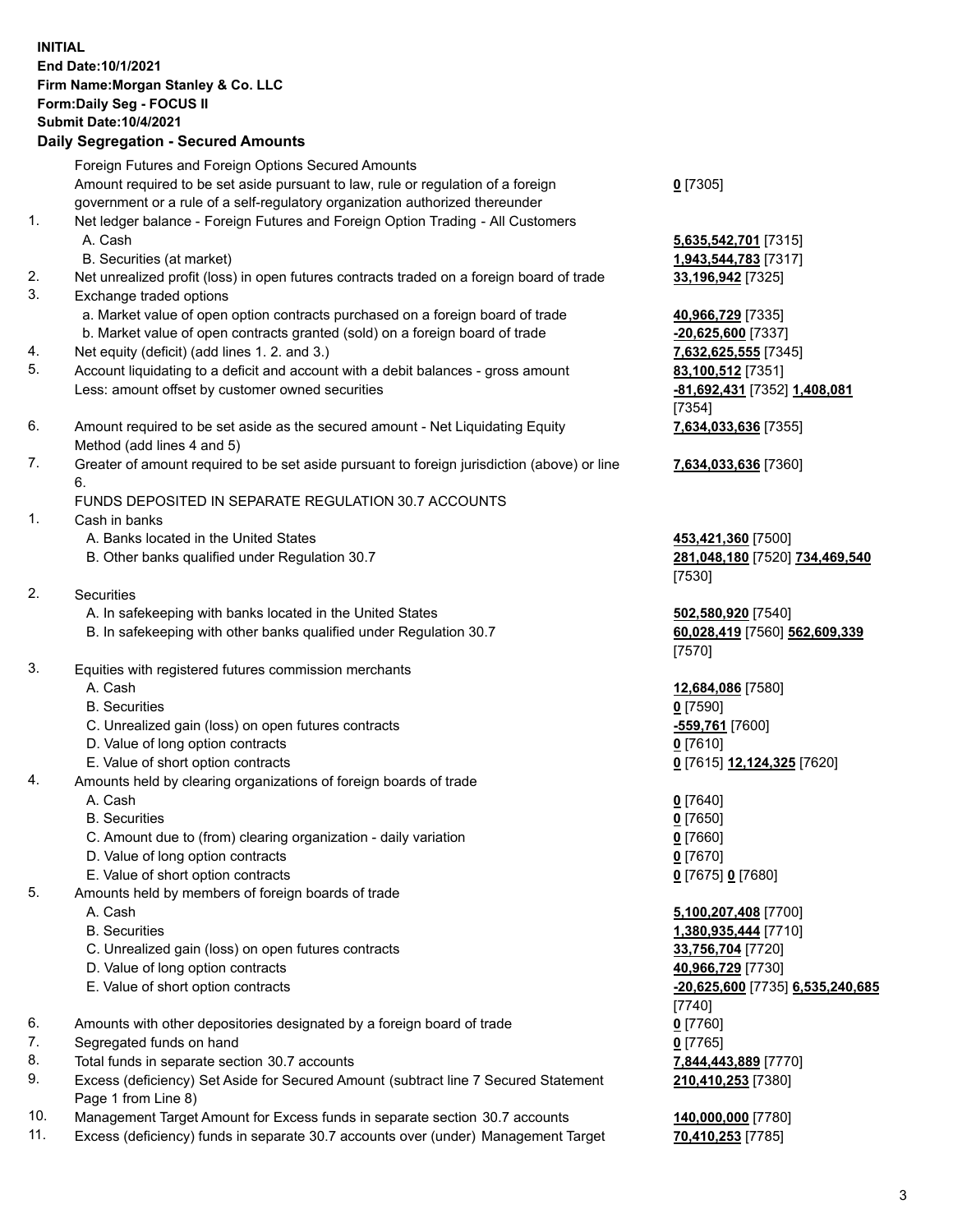**INITIAL End Date:10/1/2021 Firm Name:Morgan Stanley & Co. LLC Form:Daily Seg - FOCUS II Submit Date:10/4/2021 Daily Segregation - Segregation Statement** SEGREGATION REQUIREMENTS(Section 4d(2) of the CEAct) 1. Net ledger balance A. Cash **18,823,369,716** [7010] B. Securities (at market) **7,870,441,609** [7020] 2. Net unrealized profit (loss) in open futures contracts traded on a contract market **-1,131,458,108** [7030] 3. Exchange traded options A. Add market value of open option contracts purchased on a contract market **1,830,210,180** [7032] B. Deduct market value of open option contracts granted (sold) on a contract market **-1,464,376,237** [7033] 4. Net equity (deficit) (add lines 1, 2 and 3) **25,928,187,160** [7040] 5. Accounts liquidating to a deficit and accounts with debit balances - gross amount **419,992,821** [7045] Less: amount offset by customer securities **-418,800,162** [7047] **1,192,659** [7050] 6. Amount required to be segregated (add lines 4 and 5) **25,929,379,819** [7060] FUNDS IN SEGREGATED ACCOUNTS 7. Deposited in segregated funds bank accounts A. Cash **2,353,275,527** [7070] B. Securities representing investments of customers' funds (at market) **0** [7080] C. Securities held for particular customers or option customers in lieu of cash (at market) **3,302,263,970** [7090] 8. Margins on deposit with derivatives clearing organizations of contract markets A. Cash **15,358,283,855** [7100] B. Securities representing investments of customers' funds (at market) **0** [7110] C. Securities held for particular customers or option customers in lieu of cash (at market) **4,420,285,200** [7120] 9. Net settlement from (to) derivatives clearing organizations of contract markets **354,807,989** [7130] 10. Exchange traded options A. Value of open long option contracts **1,830,210,180** [7132] B. Value of open short option contracts **-1,464,376,237** [7133] 11. Net equities with other FCMs A. Net liquidating equity **12,225,189** [7140] B. Securities representing investments of customers' funds (at market) **0** [7160] C. Securities held for particular customers or option customers in lieu of cash (at market) **0** [7170] 12. Segregated funds on hand **147,892,439** [7150] 13. Total amount in segregation (add lines 7 through 12) **26,314,868,112** [7180] 14. Excess (deficiency) funds in segregation (subtract line 6 from line 13) **385,488,293** [7190] 15. Management Target Amount for Excess funds in segregation **235,000,000** [7194]

16. Excess (deficiency) funds in segregation over (under) Management Target Amount Excess

**150,488,293** [7198]